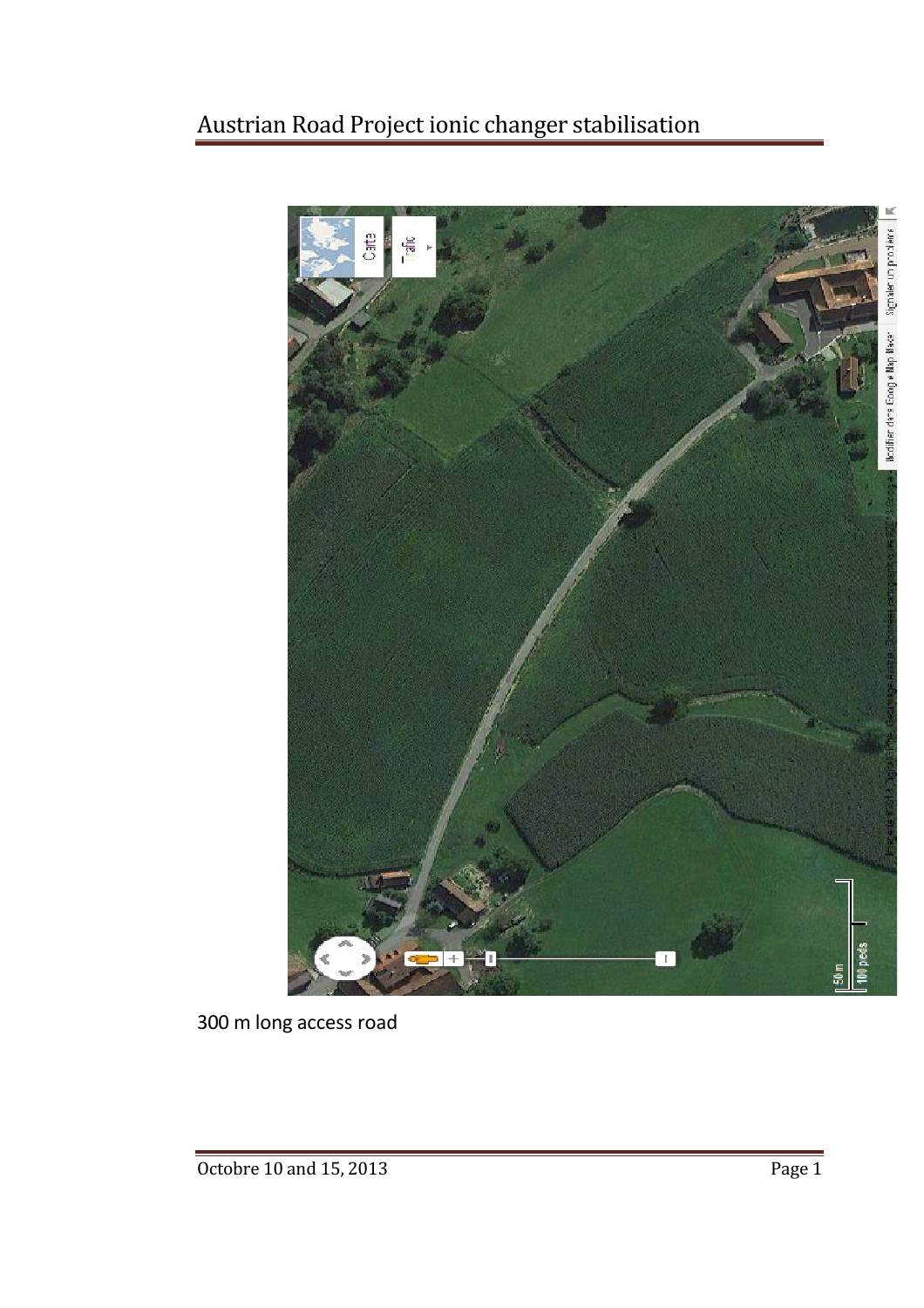

Existing asphalt road before rehabilitation and stabilisation

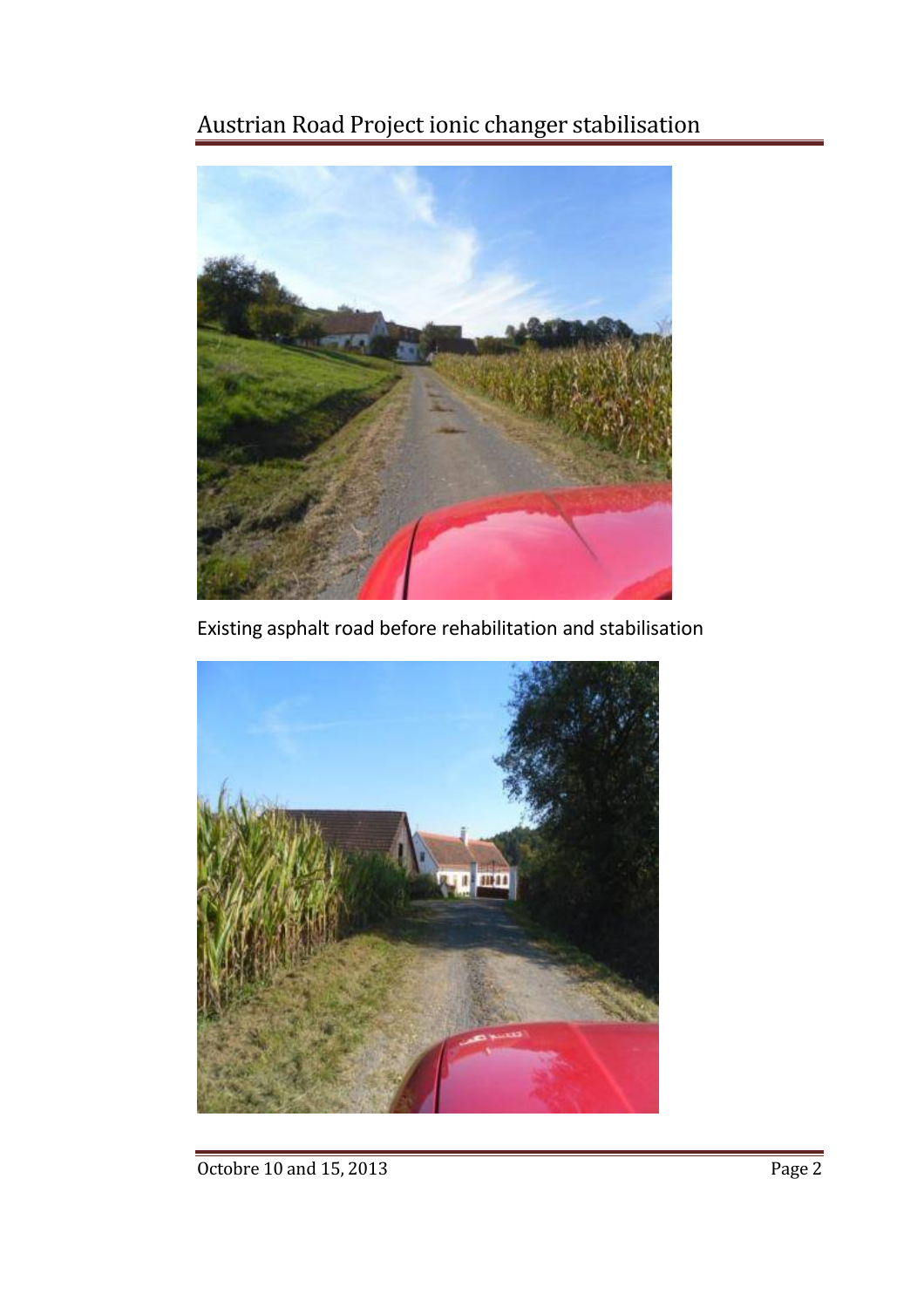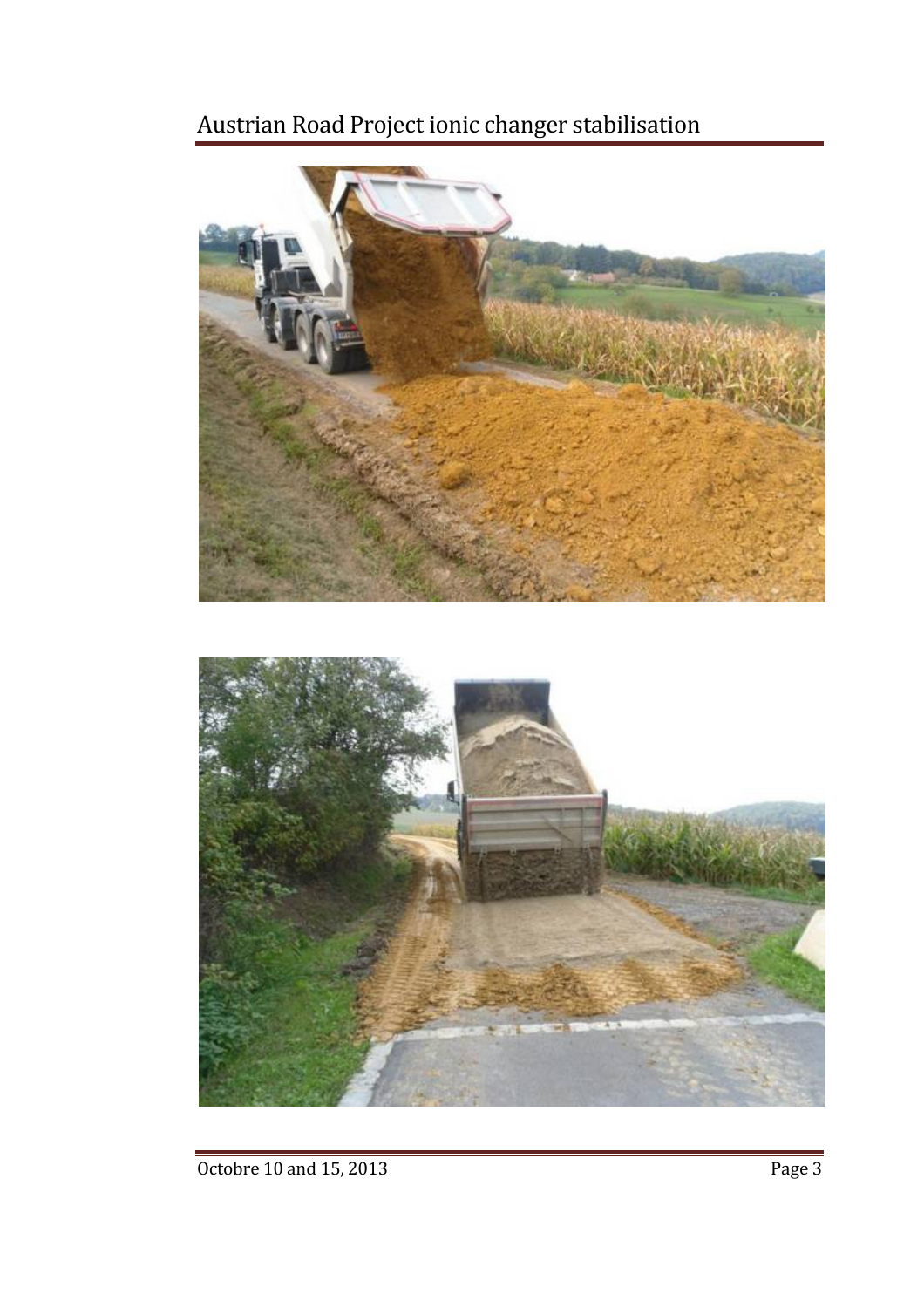

100mm of clay on top existing asphalt and 100mm of sand on top of clay

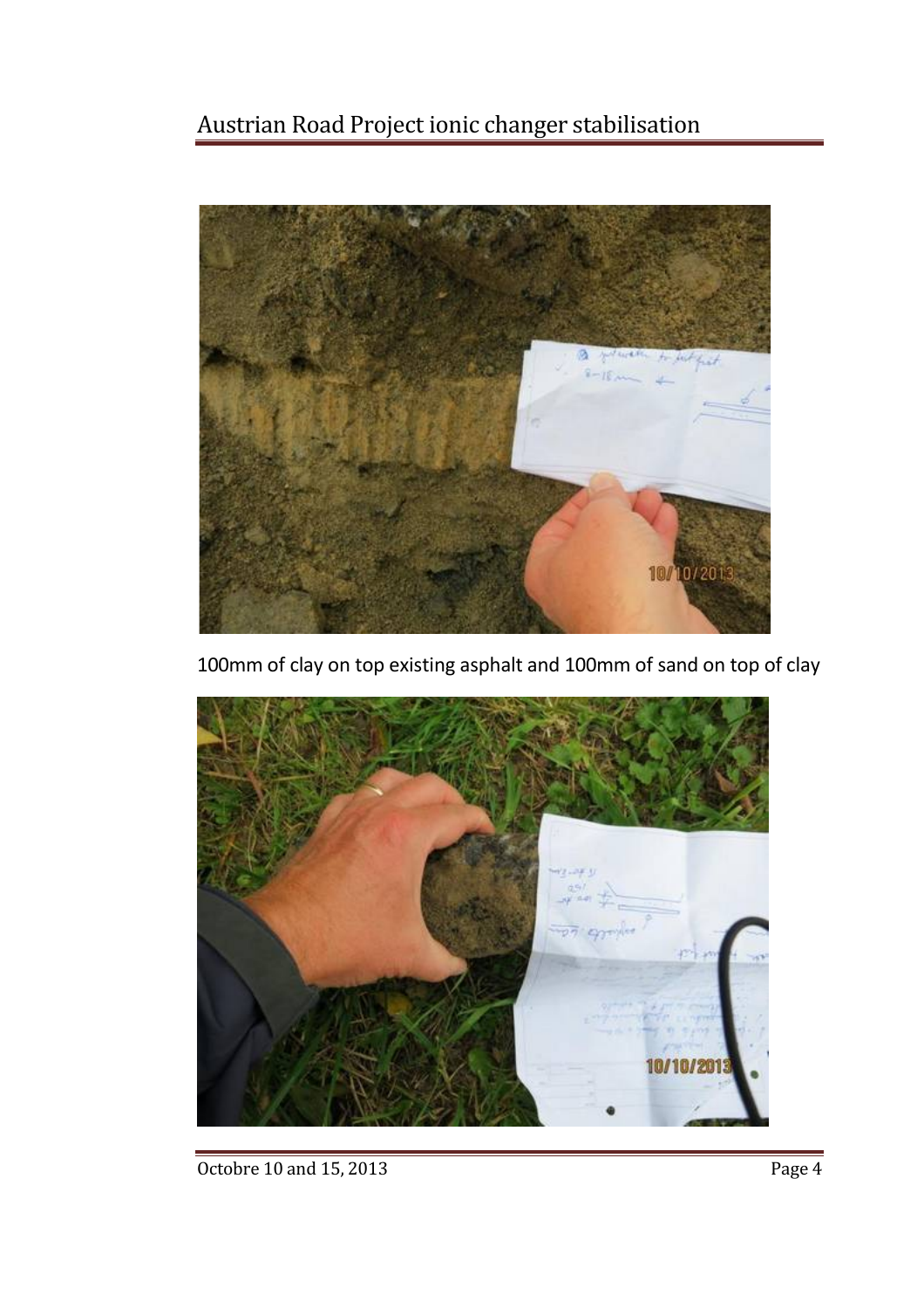

Top photo, view at the west direction – left side pulverize, right side with top sand layer to be pulverize

![](_page_4_Picture_3.jpeg)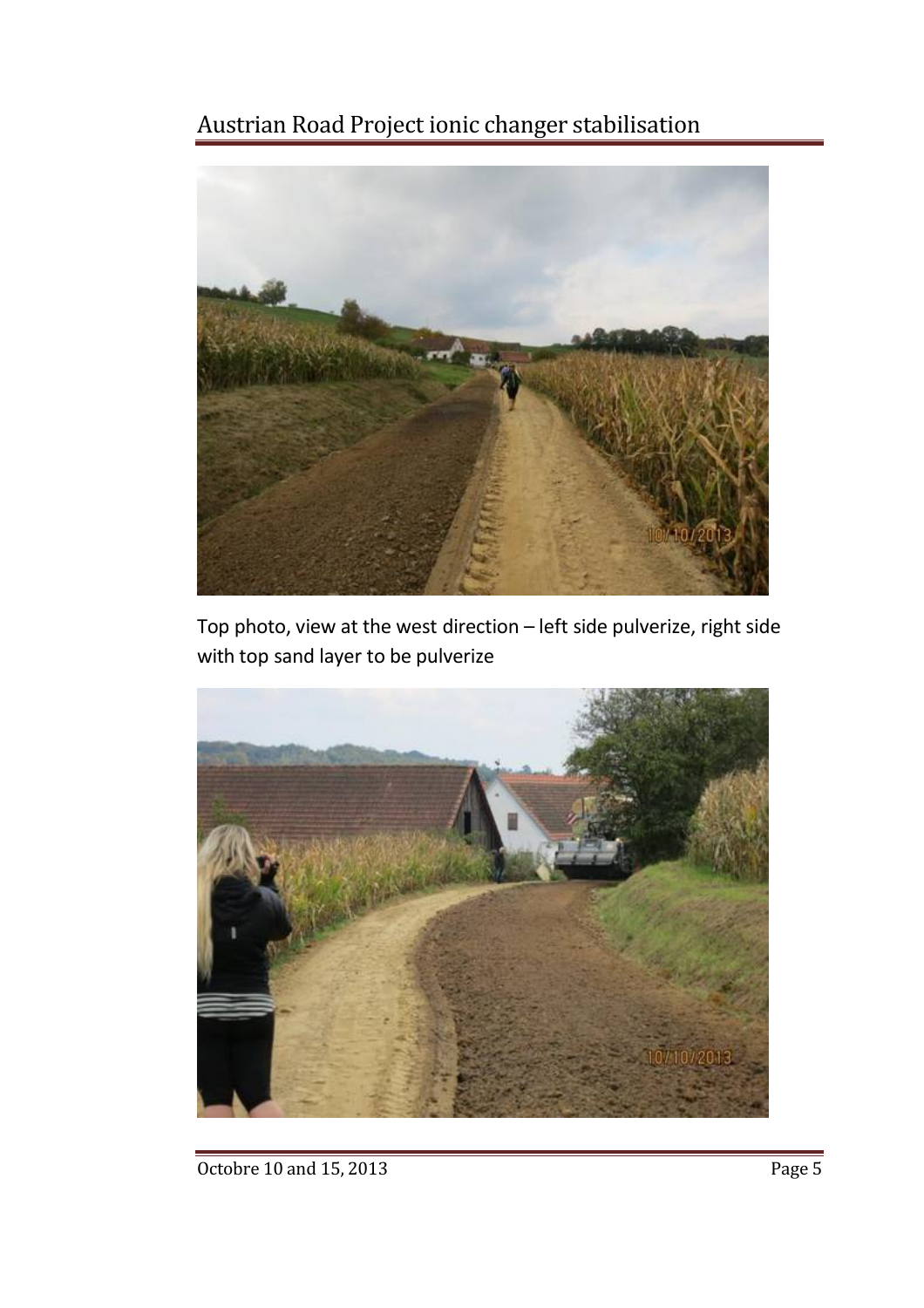![](_page_5_Picture_1.jpeg)

Left side on sand – crushed asphalt

![](_page_5_Picture_3.jpeg)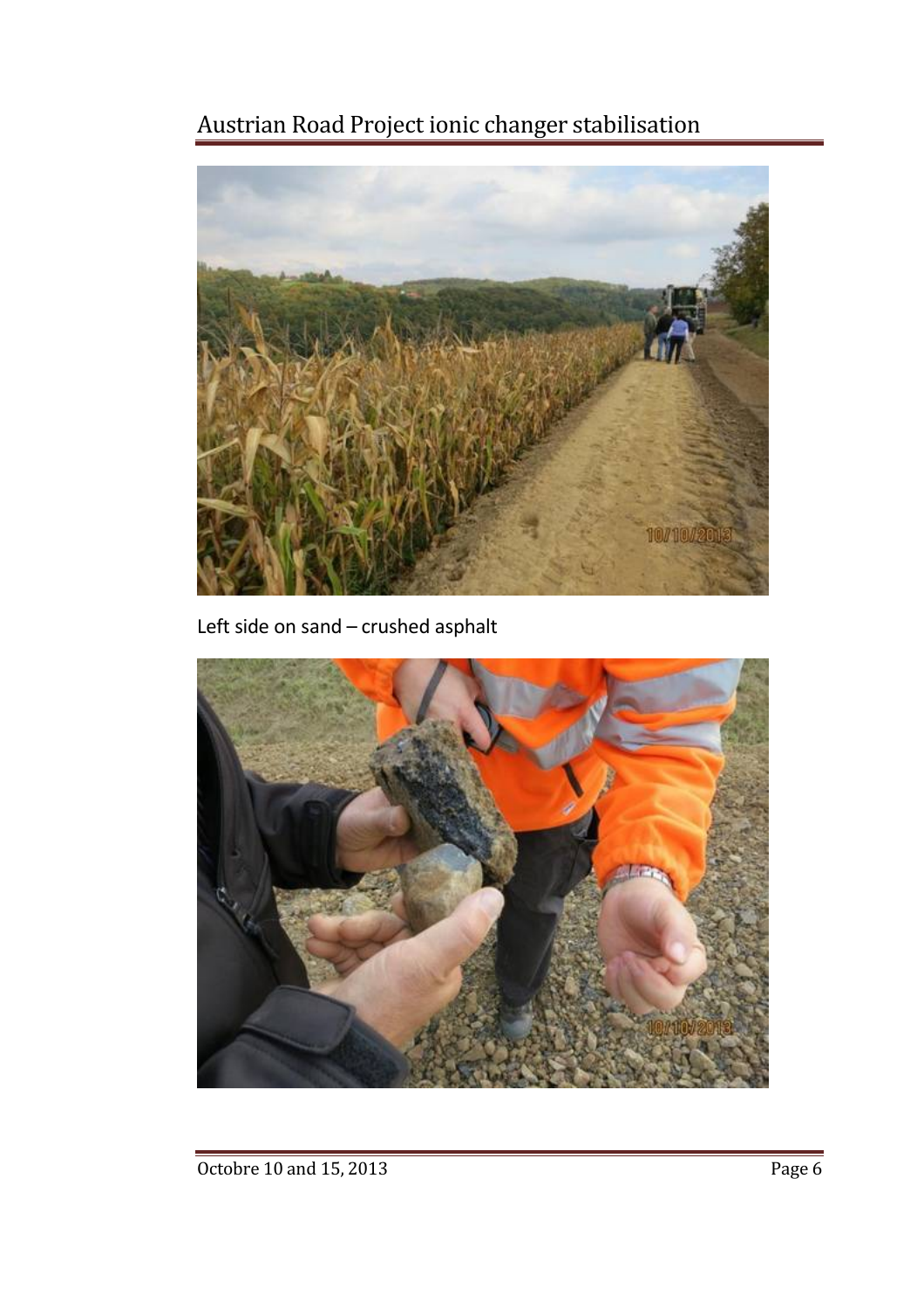![](_page_6_Picture_1.jpeg)

Pulverised road mixed sand-clay-asphalt and gravel underneath asphalt

![](_page_6_Picture_3.jpeg)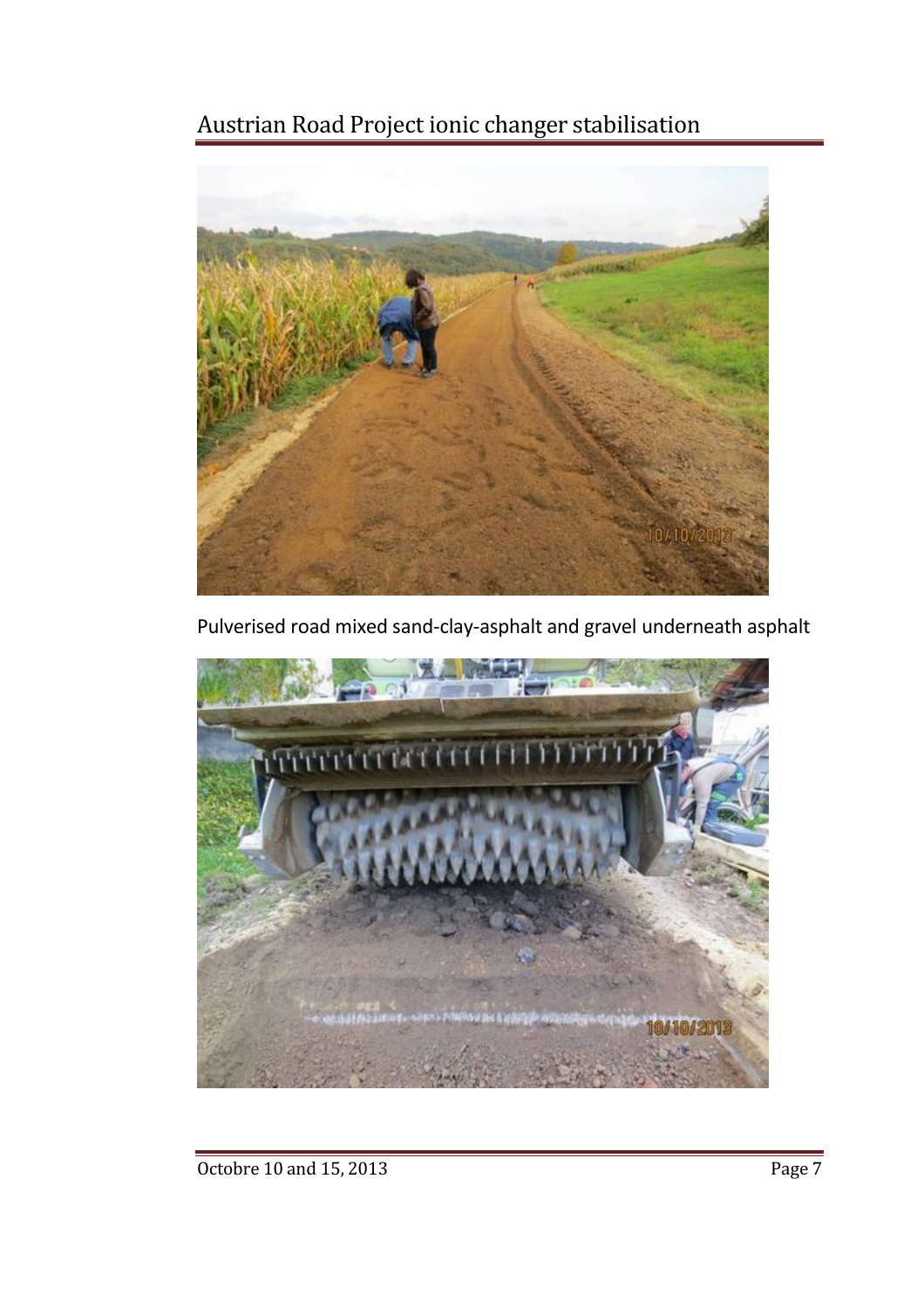![](_page_7_Picture_1.jpeg)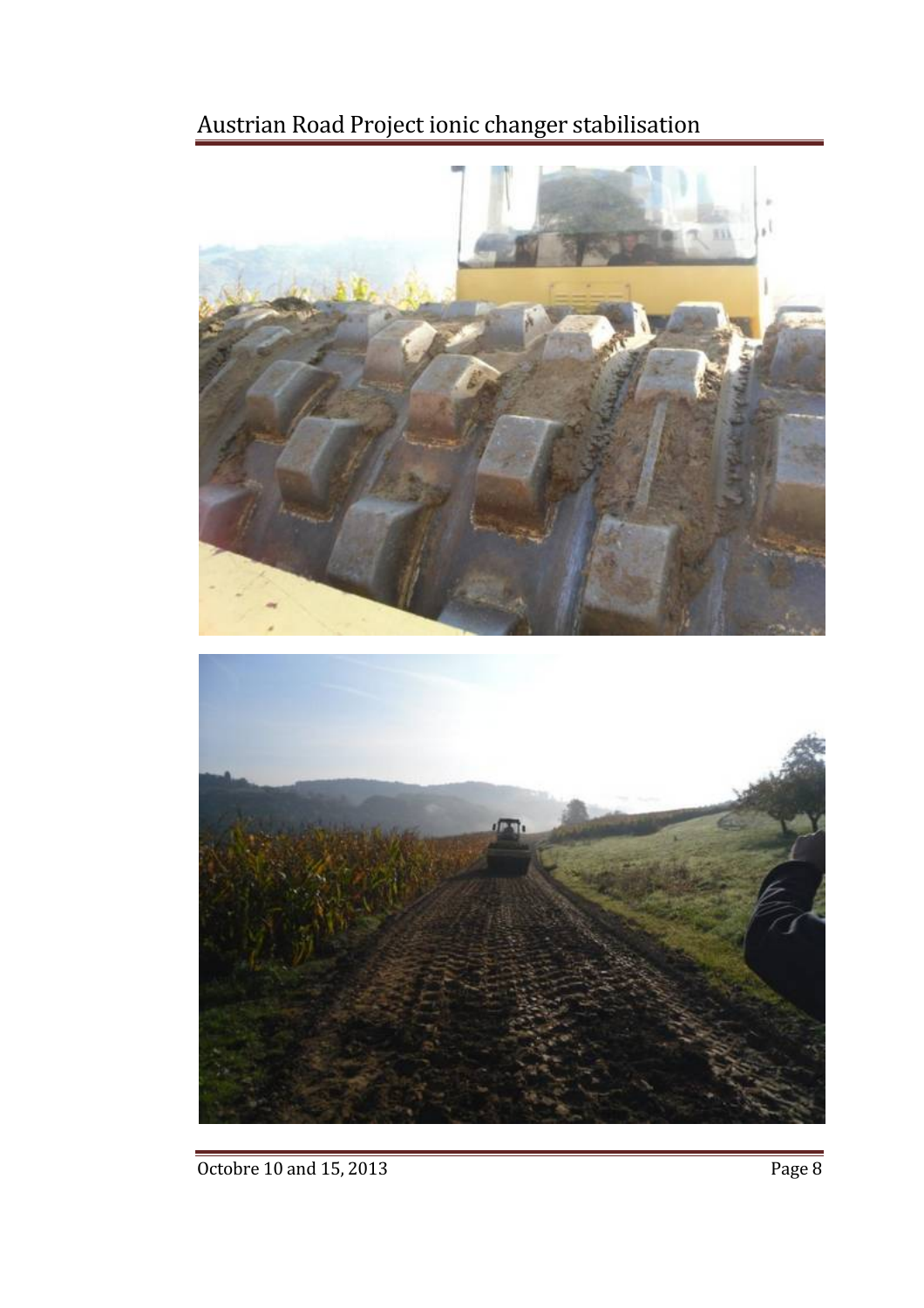![](_page_8_Picture_1.jpeg)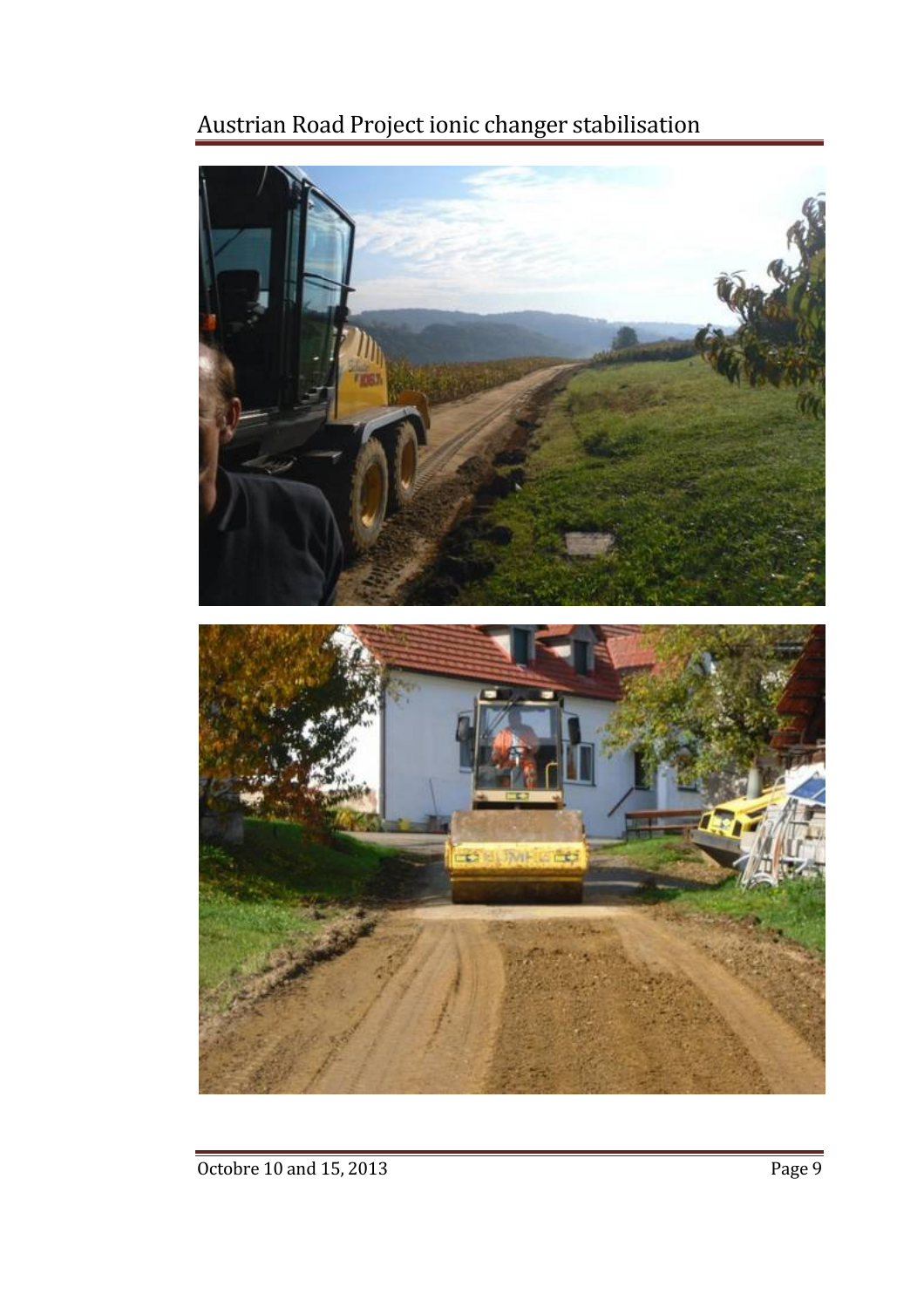![](_page_9_Picture_1.jpeg)

![](_page_9_Picture_2.jpeg)